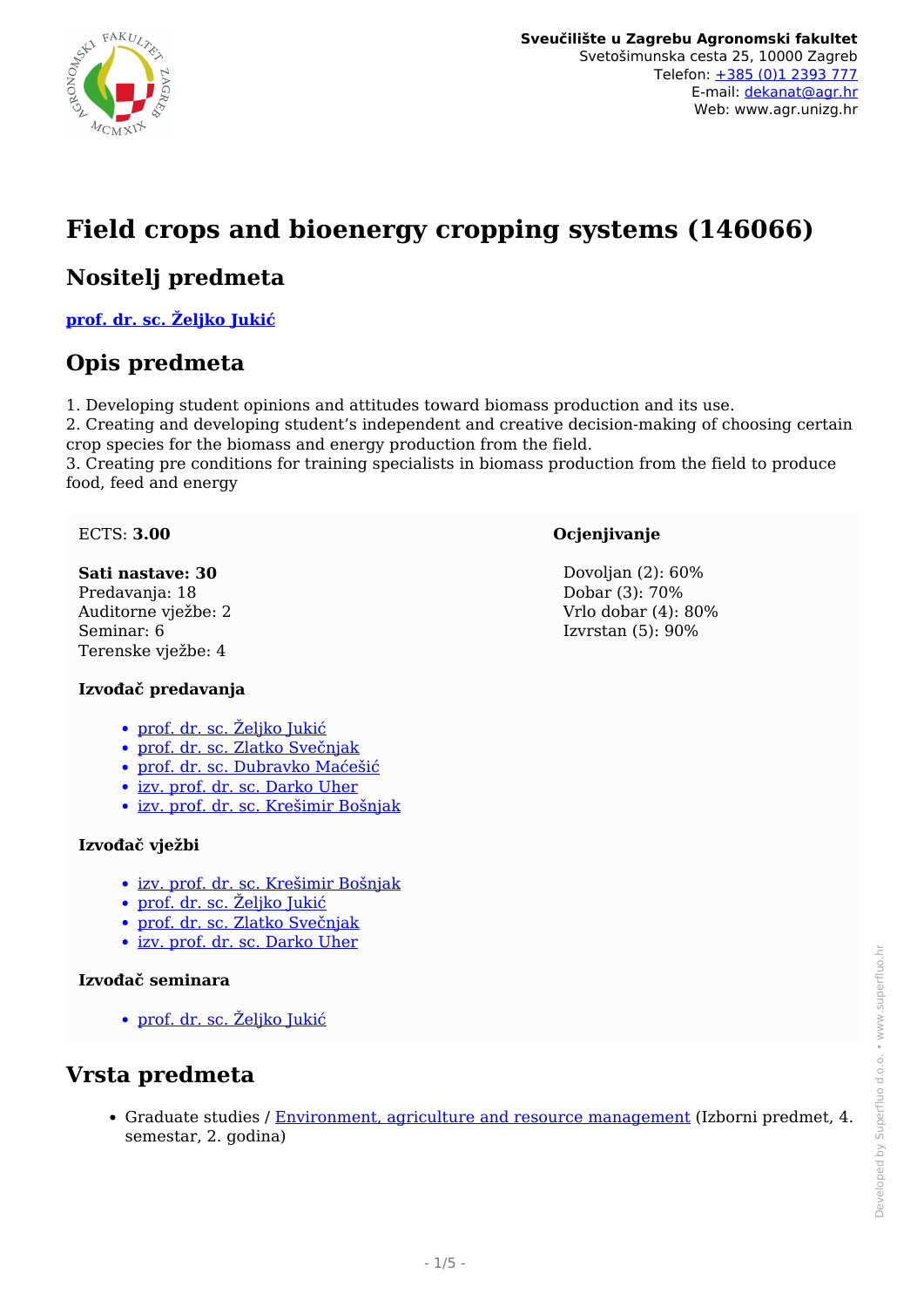

# **Opće kompetencije**

Students receive the necessary theoretical and practical knowledge on the basis of which it will be able to independently plan the cultivation of certain arable crops to be used for the production of biomass and energy. After the completion of lectures and assuming regular of exercises, students will be able to independently develop crop rotation system to produce food and energy.

### **Oblici nastave**

Lectures

Classical lectures will be conducted to particular study problems that should be solved in small student's groups. Independent  $student'$ s work and argumentation will be especially encouraged.

• Other

Exercises During exercises the students will learn how to carry out procedures for some analysis of plant material that can be used to evaluate quality of plant material.

Field work

Field work - the students will participate: in planning of field experiments, in observations during vegetation period of some energy crops, and in planning of different activities before and after harvest of some energy crops.

Seminars

A student or group of students (3 students), will choose one topic from the course. The students have to prepare power point presentation and also, the students have to present chosen topics, in form of oral presentation.

# **Ishodi učenja i način provjere**

| Ishod učenja                                                                                                                                     | Način provjere                             |
|--------------------------------------------------------------------------------------------------------------------------------------------------|--------------------------------------------|
| Perceiving the importance of farming and cropping systems for<br>the the renewable energy production.                                            | Participation in discussion, written exam  |
| Critical thinking about the biomass production and biofuels from<br>farming (field crops).                                                       | Participation in discussion, seminar essay |
| Knowing the difference in the cultivation of plants used for food<br>production for humans, feed and energy.                                     | Participation in discussion, written exam  |
| Critical thinking about the different systems of crop production.                                                                                | Participation in discussion, seminar essay |
| Knowing the impact of specific crop rotation systems for energy<br>production on the environment.                                                | Participation in discussion, written exam  |
| Critical thinking about crops that could be used for biomass<br>production and which have not grown in Croatia.                                  | Participation in discussion, seminar essay |
| Higher levels of knowledge about energy crops that will enable<br>students to participate in the development of studies and policy<br>documents. | Participation in discussion, written exam  |
| Ability to analyse and review a strategic documents in the field<br>of production of biomass and biofuels from field                             | Participation in discussion, written exam  |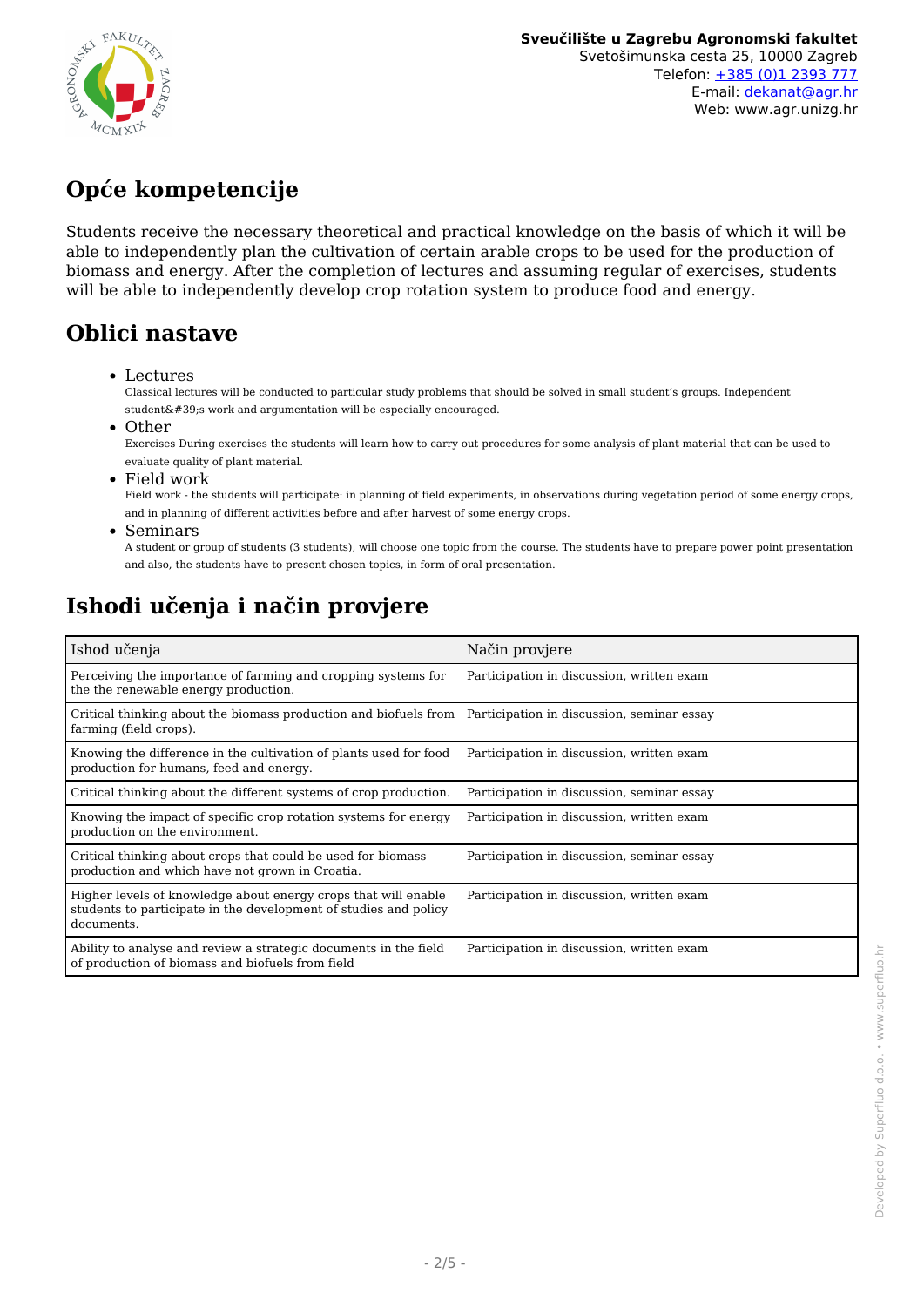

**Sveučilište u Zagrebu Agronomski fakultet** Svetošimunska cesta 25, 10000 Zagreb Telefon: [+385 \(0\)1 2393 777](tel:+38512393777) E-mail: [dekanat@agr.hr](mailto:dekanat@agr.hr) Web: www.agr.unizg.hr

## **Način rada**

#### **Obveze nastavnika**

Impart knowledge to students in a simple and understandable way. Participation in the laboratory and field exercises and arrange and conduct seminars. Organize and carry out partial exams/preliminary exams and written exams and assess and evaluate students $'$ ; knowledge.

#### **Obveze studenta**

Regular attendance and active participation in class during lectures, exercises and seminars. Independently and in small groups solving theoretical and practical tasks. Preparation of seminars individually or in a small groups, and actively participate in discussions. Preparation of written exam.

### **Polaganje ispita**

| Elementi<br>praćenja      | Maksimalno<br>bodova ili<br>udio u ocjeni | Bodovna skala   Ocjena<br>ocjena                     |                                                                                 | Broj sati<br>izravne<br>nastave | Ukupni broj<br>sati rada<br>prosječnog<br>studenta | ECTS bodovi |
|---------------------------|-------------------------------------------|------------------------------------------------------|---------------------------------------------------------------------------------|---------------------------------|----------------------------------------------------|-------------|
| Lecture $+$<br>excercises | 10                                        |                                                      |                                                                                 | 24                              | 30                                                 |             |
| Seminar                   | 20                                        |                                                      |                                                                                 | 6                               | 15                                                 | 0.5         |
| Written exam              | 80                                        | $<60\%$<br>60-70 %<br>71-80 %<br>81-90 %<br>91-100 % | Nedovoljan (1)<br>Dovoljan (2)<br>Dobar $(3)$<br>Vrlo dobar (4)<br>Izvrstan (5) |                                 | 45                                                 | 1.5         |
| Total                     |                                           |                                                      |                                                                                 | 30                              | 90                                                 | 3           |

| Elementi praćenja    | Opis                                                                                                                                   | Rok                                                       | Nadoknada |
|----------------------|----------------------------------------------------------------------------------------------------------------------------------------|-----------------------------------------------------------|-----------|
| Lecture + excercises | Used for the correction of note                                                                                                        |                                                           |           |
| Seminar              | Grading scale and grade: The<br>structure of the content of the<br>written work $(40\%)$ ;<br>Persuasiveness of<br>presentations (60%) |                                                           |           |
| Written exam         | Students have to answer<br>questions covering topics<br>taught during lectures.                                                        | Exam time. Determined at the<br>beginning of the semester |           |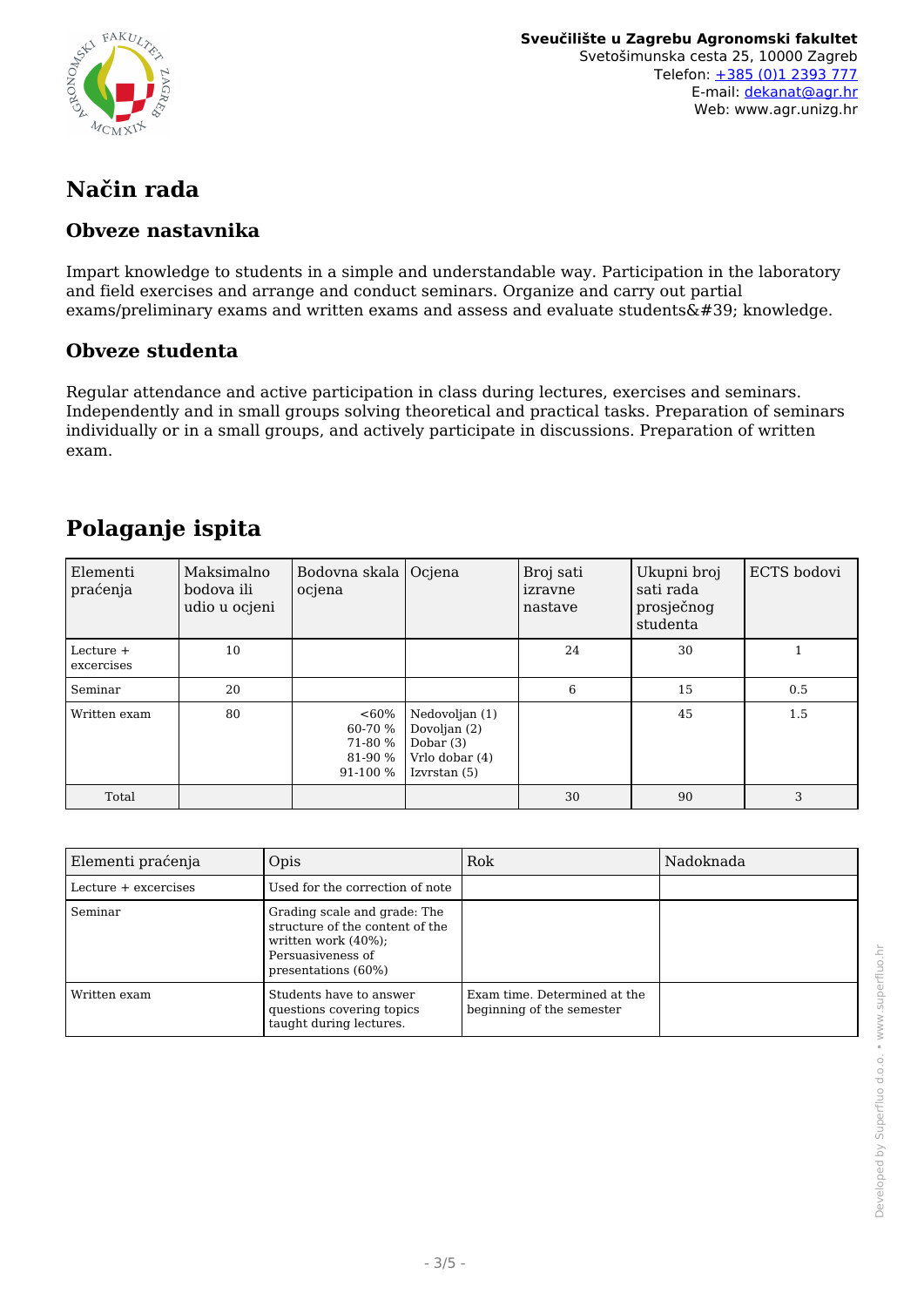

## **Tjedni plan nastave**

- 1. FIELD CROPS FOR BIOMASS AND ENERGY PRODUCTION L Definitions of terms related to renewable sources of energy. Corn as crop for biomass and bioenergy production. Different parts of the same crop (plant) for energy production. Differences in management practices of corn for food and energy production.
- 2. FIELD CROPS FOR BIOMASS AND ENERGY PRODUCTION L Corn as crop for biomass and bioenergy production. Different parts of the same crop (plant) for energy production. Differences in management practices of corn for food and energy production. Legumes as crop for biomass and bioenergy production. Existing and potential legumes for biomass and energy production in the World and RH (annual, perennial). Different parts of the same crop (plant) for energy production. Differences in management practices of legumes for food and energy production.
- 3. FIELD CROPS FOR BIOMASS AND ENERGY PRODUCTION L Legumes as crop for biomass and bioenergy production. Existing and potential legumes for biomass and energy production in the World and RH (annual, perennial). Different parts of the same crop (plant) for energy production. Differences in management practices of legumes for food and energy production.
- 4. FIELD CROPS FOR BIOMASS AND ENERGY PRODUCTION L Grasses and legumes as crop for biomass and bioenergy production. Existing and potential grasses and legumes for biomass and energy production in the World and RH (annual, perennial). Different parts of the same crop (plant) for energy production. Differences in management practices of grasses and legumes for food and energy production.
- 5. FIELD CROPS FOR BIOMASS AND ENERGY PRODUCTION L Grasses and legumes as crop for biomass and bioenergy production. Existing and potential grasses and legumes for biomass and energy production in the World and RH (annual, perennial). Different parts of the same crop (plant) for energy production. Differences in management practices of grasses and legumes for food and energy production. Grasses and small grain legumes as crop for biomass and bioenergy production. Existing and potential grasses and small grain legumes for biomass and energy production in the World and RH (annual, perennial). Differences in management practices of grasses and small grain legumes for forage and energy production.
- 6. FIELD CROPS FOR BIOMASS AND ENERGY PRODUCTION L Grasses and small grain legumes as crop for biomass and bioenergy production. Existing and potential grasses and small grain legumes for biomass and energy production in the World and RH (annual, perennial). Differences in management practices of grasses and small grain legumes for forage and energy production.
- 7. FIELD CROPS FOR BIOMASS AND ENERGY PRODUCTION E Quality parameters of field crops for energy production.
- 8. FIELD CROPS FOR BIOMASS AND ENERGY PRODUCTION FW Visiting experimental plots with grasses and forages at the Faculty of Agriculture University of Zagreb.
- 9. SUSTAINABLE CROP ROTATION SYSTEMS FOR BIOMASS AND ENERGY PRODUCTION L - Different types of crop rotations (integrated and specialised). Factors which have impact on selection certain crop rotation [biomass utilization, processing industry, croppping systems that balance the need for increasing productive capacity with maintenance of other critical ecosystem functions, possible competition between food and energy production, impact on the soils, (organic matter, carbon sequestration) and ecosystem].
- 10. SUSTAINABLE CROP ROTATION SYSTEMS FOR BIOMASS AND ENERGY PRODUCTION L - Food, feed and energy production in existing crop rotations. Position of field crops in cropping systems when crops are used for biomass and energy production (main crop, additional, preceding crop).
- 11. SUSTAINABLE CROP ROTATION SYSTEMS FOR BIOMASS AND ENERGY PRODUCTION